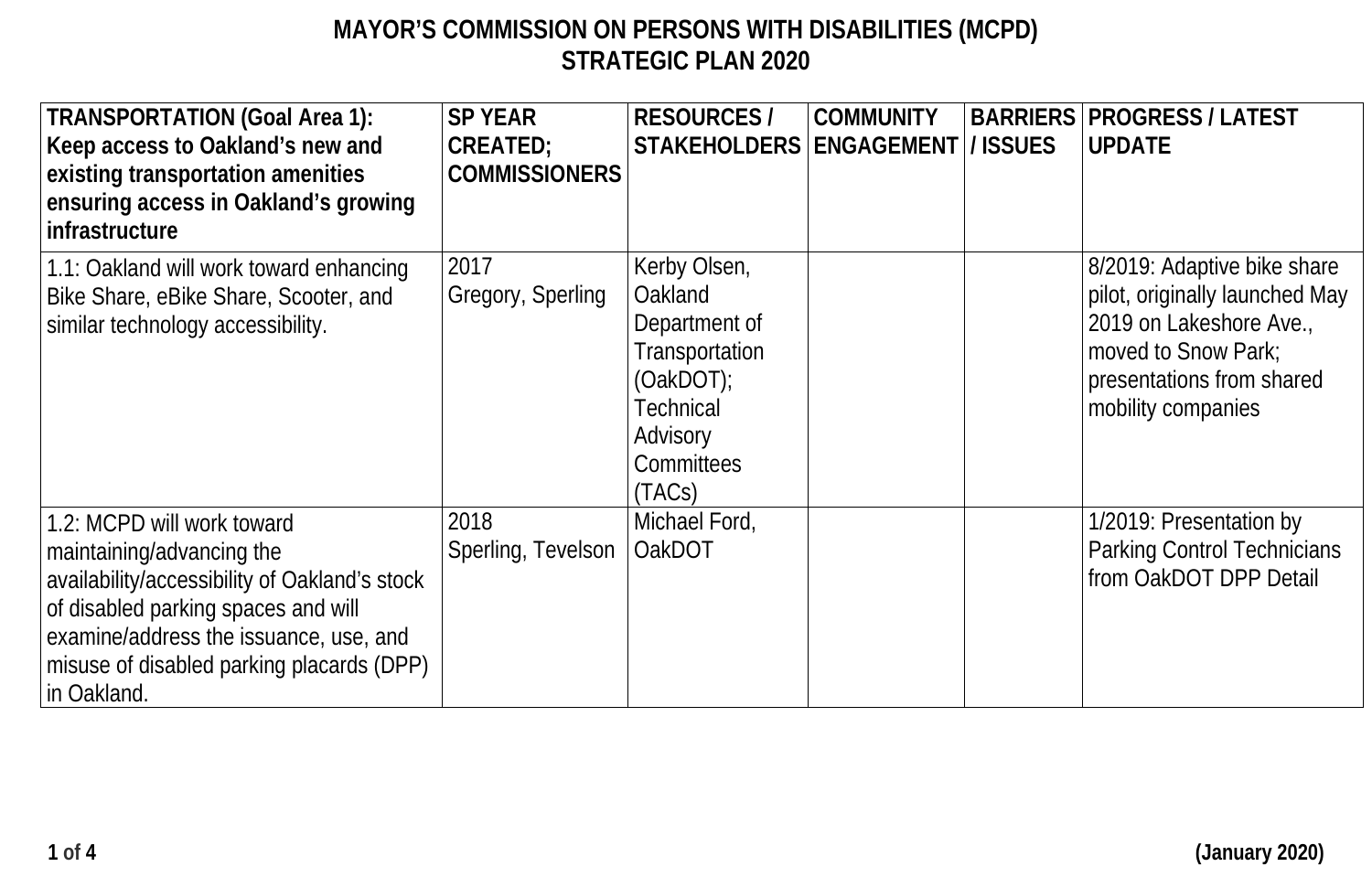| 1.3 MCPD will work toward improving<br>reliability and customer service within East<br>Bay Paratransit and other paratransit<br>systems serving the City of Oakland                                            | 2018<br><b>Reid Davenport</b>                             | Laura Timothy,<br><b>BART</b> ; Mallory<br>Nestor-Brush, AC<br><b>Transit</b>                 |                  |                         | 10/2019: Chair Nakamura<br>and Vice Chair Sperling sent<br>a letter of concerns and<br>recommendations to BART<br>and AC Transit regarding<br><b>East Bay Paratransit service</b><br>based on October 2018<br><b>MCPD</b> meeting |
|----------------------------------------------------------------------------------------------------------------------------------------------------------------------------------------------------------------|-----------------------------------------------------------|-----------------------------------------------------------------------------------------------|------------------|-------------------------|-----------------------------------------------------------------------------------------------------------------------------------------------------------------------------------------------------------------------------------|
| 1.4: MCPD will work toward enhancing<br><b>Transportation Network Companies'</b><br>(TNCs') ability and motivation to serve<br>PWDs                                                                            | 2018<br>Gregory,<br>Nakamura                              | California Public<br>Utilities<br>Commission<br>(PUC); Kerby<br>Olsen, OakDOT;<br><b>TACs</b> |                  |                         | 2019: ADA Programs Division<br>Manager, continues to attend<br>CA PUC working group<br>meetings on implementation<br>of SB 1376; WAV TAC                                                                                          |
|                                                                                                                                                                                                                |                                                           | <b>RESOURCES/</b>                                                                             |                  |                         | <b>BARRIERS PROGRESS / LATEST</b>                                                                                                                                                                                                 |
| POLICING / SAFETY (Goal Area 2):<br><b>Ensure all Oaklanders feel safe and</b><br>secure in their communities.                                                                                                 | <b>SP YEAR</b><br><b>CREATED;</b><br><b>COMMISSIONERS</b> | STAKEHOLDERS   ENGAGEMENT   / ISSUES                                                          | <b>COMMUNITY</b> |                         | <b>UPDATE</b>                                                                                                                                                                                                                     |
| 2.1: MCPD will review the content and<br>consider the adequacy of Oakland Police<br>Department (OPD) current policies<br>concerning person with disabilities,<br>including Crisis Intervention Training (CIT). | 2017<br>Tevelson, Garner                                  | <b>Oakland Police</b><br>Sgt. Doria Neff<br>and Officer James<br>Garcia                       |                  | <b>Staff</b><br>changes | 10/2019: Commissioner<br>Tevelson updated that OPD<br>follows the California<br><b>Commission on Peace Officer</b><br><b>Standards and Training</b><br>(POST) Learning Domain 37:<br>People with Disabilities.                    |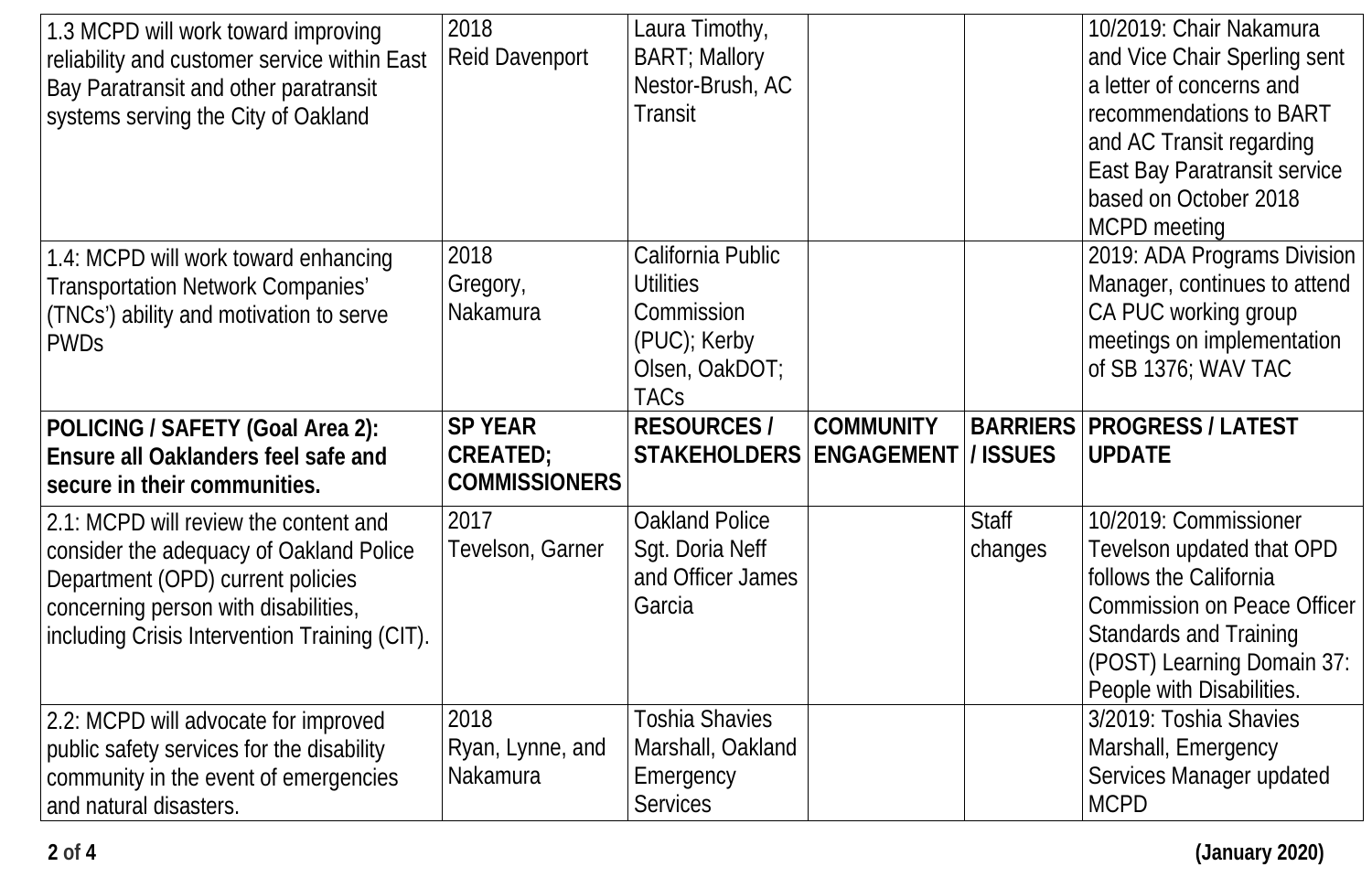**3 of 4 (January 2020)**

| <b>ACCESSIBILITY OF CITY PROGRAMS /</b>      | <b>SP YEAR</b>       | <b>RESOURCES /</b>                   | <b>COMMUNITY</b> | <b>BARRIERS   PROGRESS / LATEST</b> |
|----------------------------------------------|----------------------|--------------------------------------|------------------|-------------------------------------|
| <b>SERVICES / ACTIVITIES</b>                 | <b>CREATED:</b>      | STAKEHOLDERS   ENGAGEMENT   / ISSUES |                  | <b>UPDATE</b>                       |
| (Goal Area 3)                                | <b>COMMISSIONERS</b> |                                      |                  |                                     |
| 3.1: MCPD will provide input to City staff   | 2017                 | <b>ADA Division</b>                  |                  |                                     |
| regarding Oakland's ongoing development      | Meu                  |                                      |                  |                                     |
| and implementation of its ADA Transition     |                      |                                      |                  |                                     |
| Plan and recommend to City Council that in   |                      |                                      |                  |                                     |
| these efforts there is the need to maintain  |                      |                                      |                  |                                     |
| and enhance the effectiveness of the ADA     |                      |                                      |                  |                                     |
| Division by restoring and adding funding for |                      |                                      |                  |                                     |
| its services and programs and to secure a    |                      |                                      |                  |                                     |
| more autonomous position in the City         |                      |                                      |                  |                                     |
| department hierarchy to better monitor the   |                      |                                      |                  |                                     |
| ADA Transition Plan progress and assist      |                      |                                      |                  |                                     |
| City departments with recommendations to     |                      |                                      |                  |                                     |
| meet their individual compliance             |                      |                                      |                  |                                     |
| requirements.                                |                      |                                      |                  |                                     |